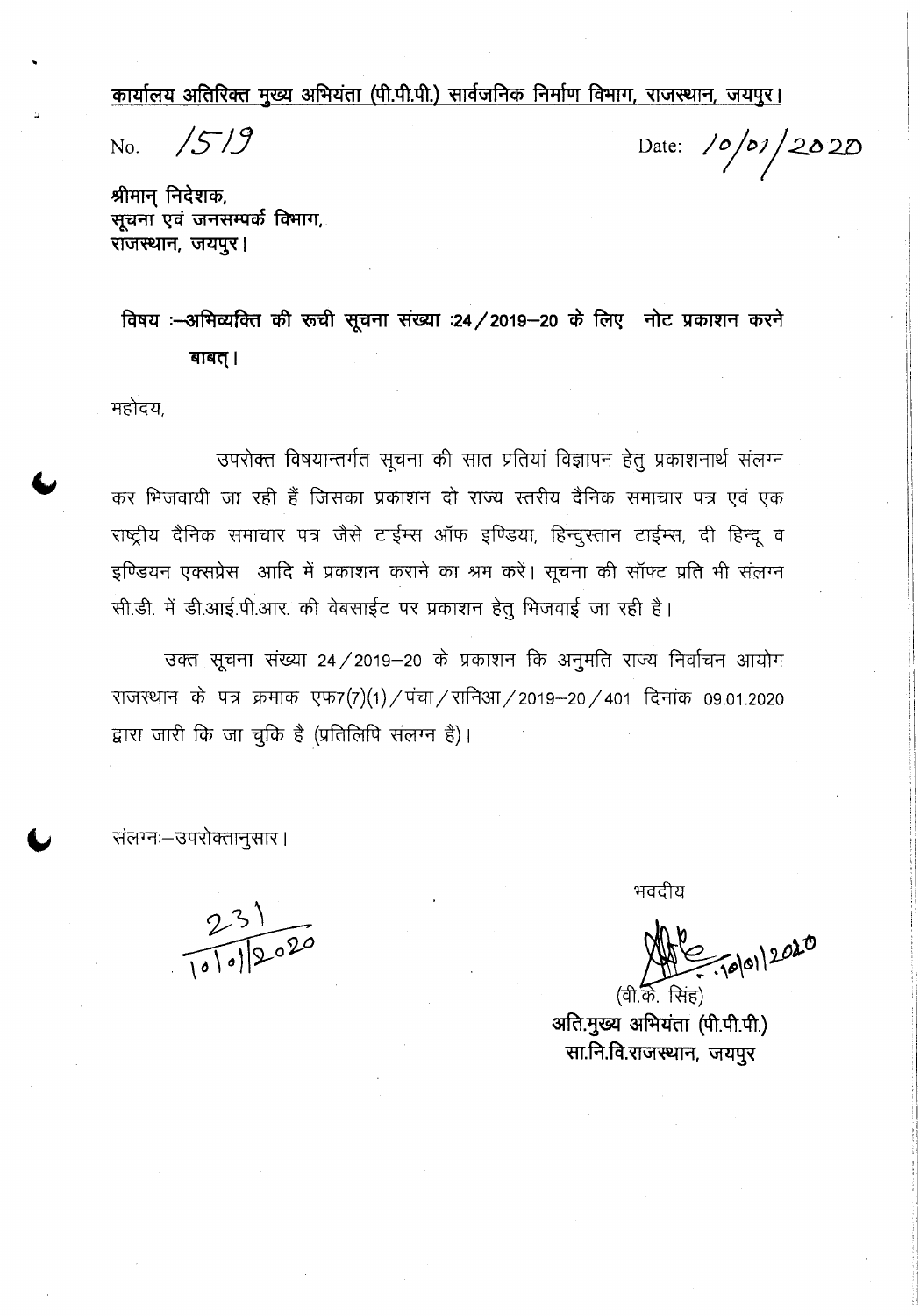# **STATE ELECTION COMMISSION**

(द्वितीय तल, विकास खण्ड, सचिवालय, जयपुर-302005) email- secraj@rajasthan.gov.in Ph./FAX 0141-2227280, 2227072

Date:  $9/01/2020$  $S.NO. : \nabla F.7(7)(1)/\nabla T$ चा / रानिआ $/$  2019—20 /  $\Delta$  o  $\Delta$ From:- Chief Electoral Officer cum Secretary,

State Election Commission Rajasthan, Jaipur

 $To:-$ 

Additional Chief Secretary, Public Works Departement, Jaipur

**Subject : For Permission in Model Code of Conduct**

**Reference : File no. - F.7(353)/SH,**

Sir,

In context of the above reference file, you have requested permission for publication of Expression of Interest for appointment of Chairperson and 4- full time members for operationalization of Rajasthan State Highways Authority  $(RHSA)$  by the State Government on the recommendation of the Serach & Selection Committee.

Commission hasn't found any violation of model code of conduct in the above proposal for publication of Expression of Interest. Hence, the required<sup>t</sup> permission is granted.

 $E_{\text{wc}}$  losure =  $F_{i\mu}N_{0} = F_{i\mu} (353)/sin\rho_{PP}/sin\rho_{2018-}g$ 

(Shyam Singh Rajpurohit) **Chief Electoral Officer cum Secretary**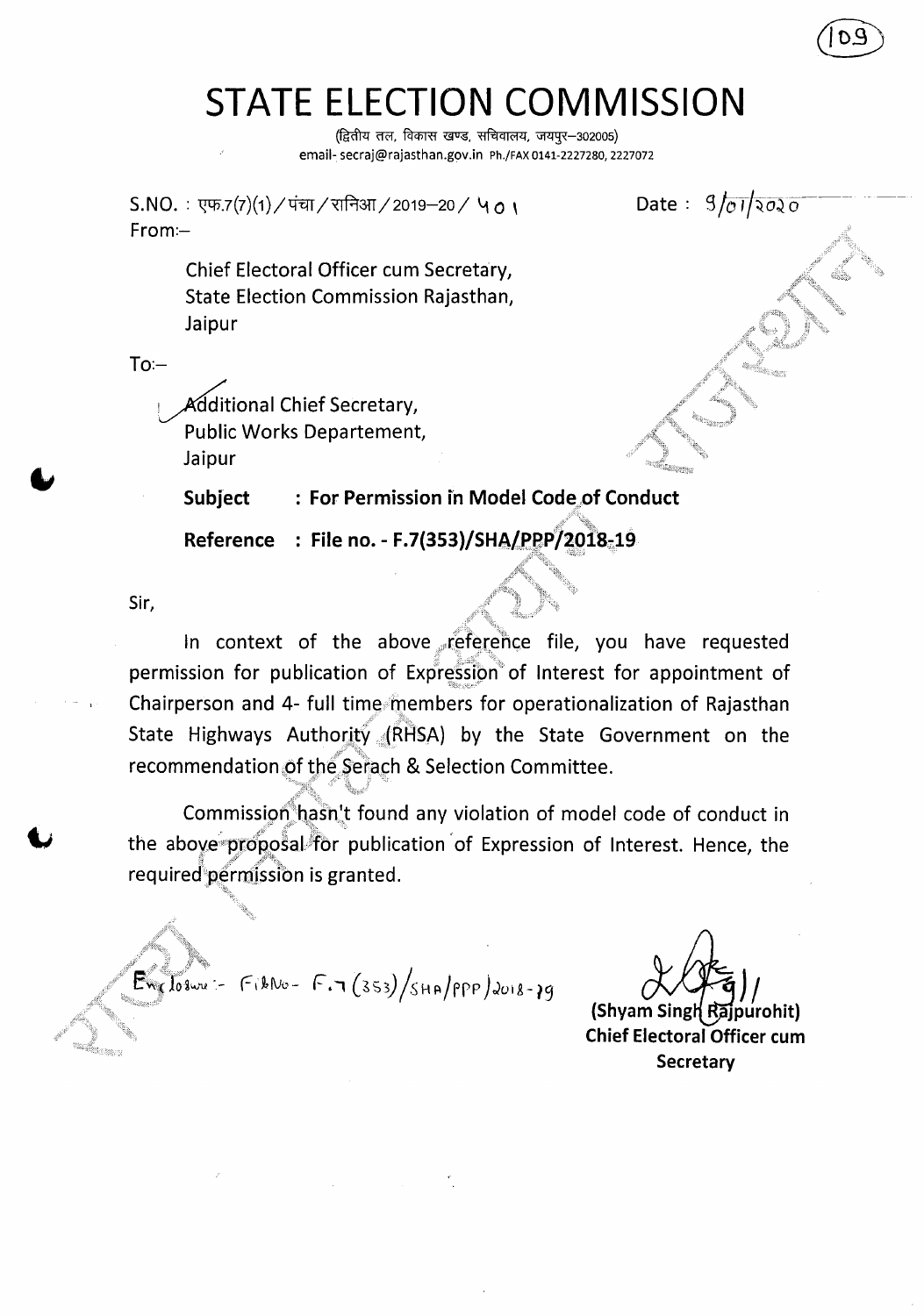कार्यालय अतिरिक्तमुख्य अभियंता (पी.पी.पी.) सार्वजनिकनिर्माणविभाग, राजस्थान, जयपुर।

No. *111~O*

Date: *J '/ It))3*

SP2

श्रीमान् निदेशक, **सूचना एवं जनसम्पर्क विभाग,** राजस्थान, जयपुर।

विषय :-शभिव्यक्ति की रूची सूचना संख्या :24 / 2019-20 के लिए नोट प्रकाशन करने बाबत् ।

महोदय,

उपरोक्त विषयान्तर्गत सूचना की सात प्रतियां हिन्दी भाषा में विज्ञापन हेतु प्रकाशनार्थ संलग्न कर भिजवायी जा रही हैं जिसका प्रकाशन दो राज्य स्तरीय दैनिक समाचार पत्र एवं एक राष्ट्रीय दैनिक समाचार पत्र जैसे टाईम्स ऑफ इण्डिया, हिन्दुस्तान टाईम्स, दी हिन्दू व इण्डियन एक्सप्रेस आदि में प्रकाशन कराने का श्रम करें। सूचना की सॉफ्ट प्रति भी संलग्न सी.डी. में डी.आई.पी.आर. की वेबसाईट पर प्रकाशन हेतु भिजवाई जा रही है।

संलग्नः-उपरोक्तानुसार।

भवदीय

 $(4.7.7)$  **R**ig

अति.मुख्य अभियंता (पी.पी.पी.) सा.नि.वि.राजस्थान, जयपूर

 $DSZZZ9|92020420$ AJAY AERON EE (PPP) **Q41404.fGrS-,**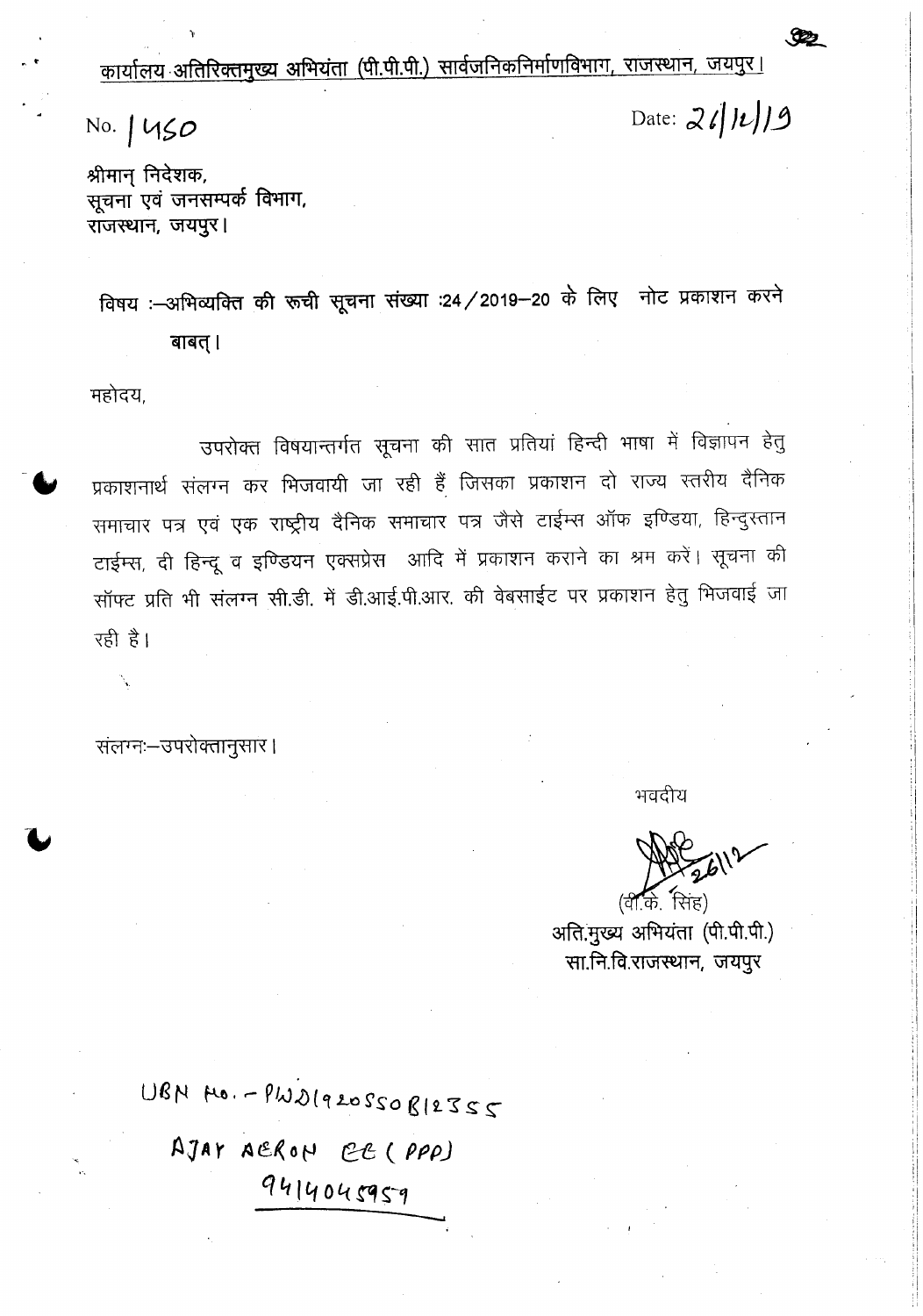### OFFICE OF THE ADDITIONAL CHIEF ENGINEER (PPP) P.W.D., RAJASTHAN, JAIPUR Date: 26/11/9 No.1450

#### EOI No. *24/2019-20*

### INVITATION FOR EXPRESSION OF INTEREST (EOI) APPOINTMENT OF CHAIRPERSON AND FOUR MEMBERS for RAJASTHAN STATE HIGHWAYS AUTHORITY

On behalf of Hori'ble Governor of Rajasthan, Public Works Department, Rajasthan (India) invites Expression of Interest for Appointment of Chairperson and Four Full-time Members (Finance, Safety and Technology, Works contracts and operations, Concessions and public private partnerships) for Rajasthan State Highways Authority Constituted under the provisions of section 44 of Rajasthan State Highways Act, 2014 (Act No. 22 of 2015) through a Search and Selection Committee there under.

Application in the prescribed format completed in all respect from inservice personnel of State/Central Government Organisations/Other Govt. bodies having requisite qualification and experience is invited on deputation basis.

Details regarding essential qualifications, condition of services, salary etc . (Annexure-I) and application formats (Annexure-II) can be viewed and/ or downloaded from website- http://sppp.rajasthan.gov.in and http://www.pwd.rajasthan.gov.in Application in the prescribed format completed in all respect should reach to office of under signed latest by January 27,2020 up to 3.00pm. The envelope containing the application must be superscribed in bold letters as "Application for the post of ---------------------------------."

UBN No:  $\mu$ w D1920 550B12355 A Jay Aeron *EE PP*P **\_gl41\.to It ~N**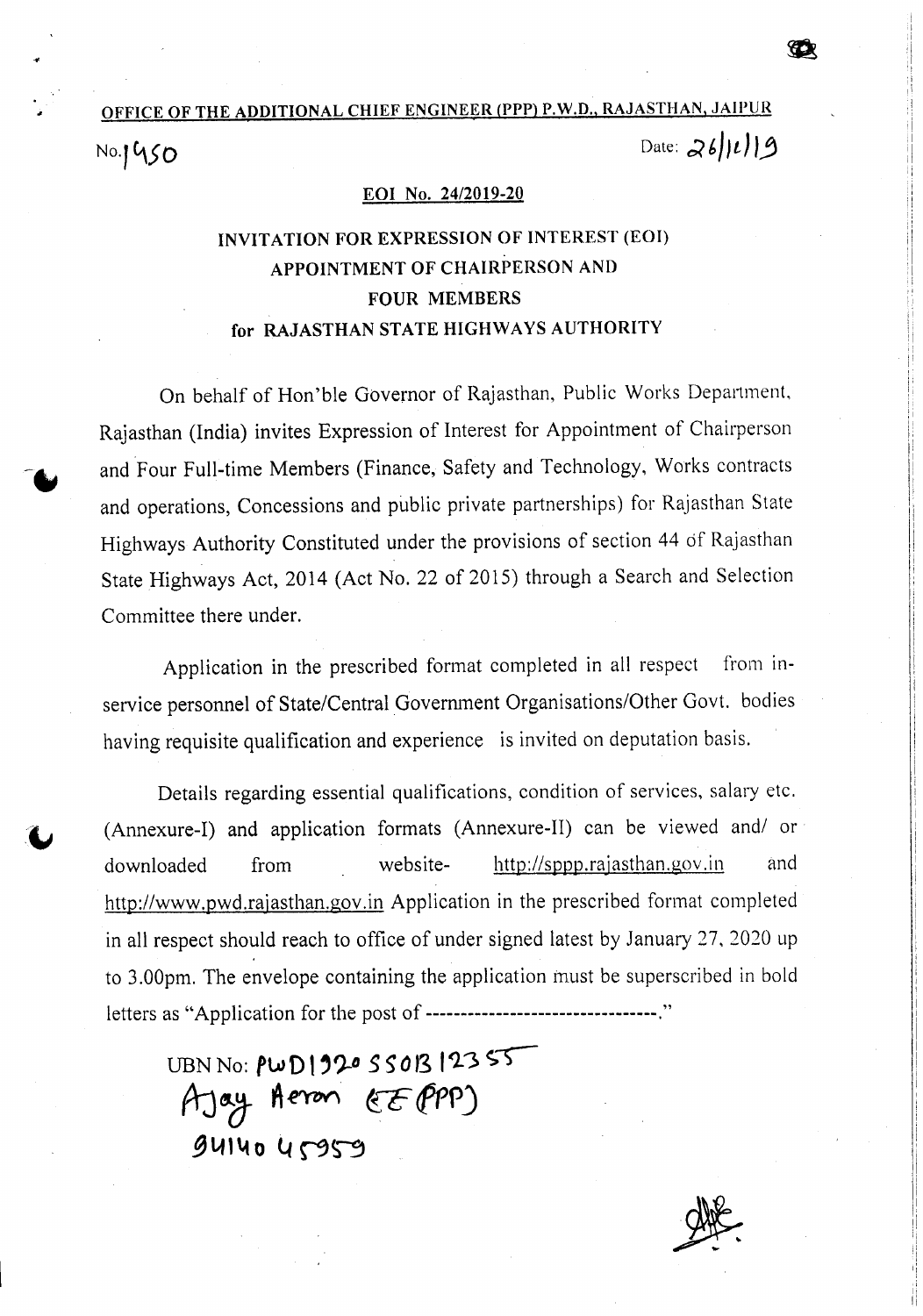GOVERNMENT OF RAJASTHAN OFFICE OF THE ADDITIONAL CHIEF ENGINEER (PPP) PUBLIC WORKS DEPARTMENT JACOB ROAD, CIVIL LINES, JAIPUR (RAJASTHAN)

'.

#### EOI No. *24/2019-20*

## **Government of Rajasthan Public Works Department**

## **INVITATION FOR EXPRESSION OF INTEREST (EOI) APPOINTMENT OF CHAIRPERSON AND FULL-TIME MEMBERS** for RAJASTHAN STATE HIGHWAYS AUTHORITY

Public Works Department, Government .of Rajasthan Intends to appoint Chairperson and four Members (Finance, Safety and Technology, Works contracts and operations, Concessions and public private partnerships) for Rajasthan State Highways Authority (RSHA) through a Search and. Selection Committee Constituted under provisions of Rajasthan State Highways Act 2014.

Interested in-service personnel of State/Central government organisations/other government bodies having requisite qualification and experience may apply on deputation basis in the prescribed format.

Details regarding essential qualification and application process can be viewed and/or downloaded from website- http://sppp.rajasthan.gov.in and http://www.pwd.rajasthan.gov.in Application in the prescribed format completed in all respect should reach to under mentioned office latest by **January** 27, **2020 up to 3.00** pm. The envelope containing the application mustbe superscribed in bold letters as "Application for the post of  $\cdots$ <sup>"</sup>

#### **Vinod Kumar Singh**

Additional Chief Engineer (PPP) PPP Division, PWD Rajasthan . PWD Campus, Jacob Road, Civil Lines, Jaipur-302006 Tel. 0141-2223557, 9001297297 Email:aceppp.pwd@rajasthan.gov.in

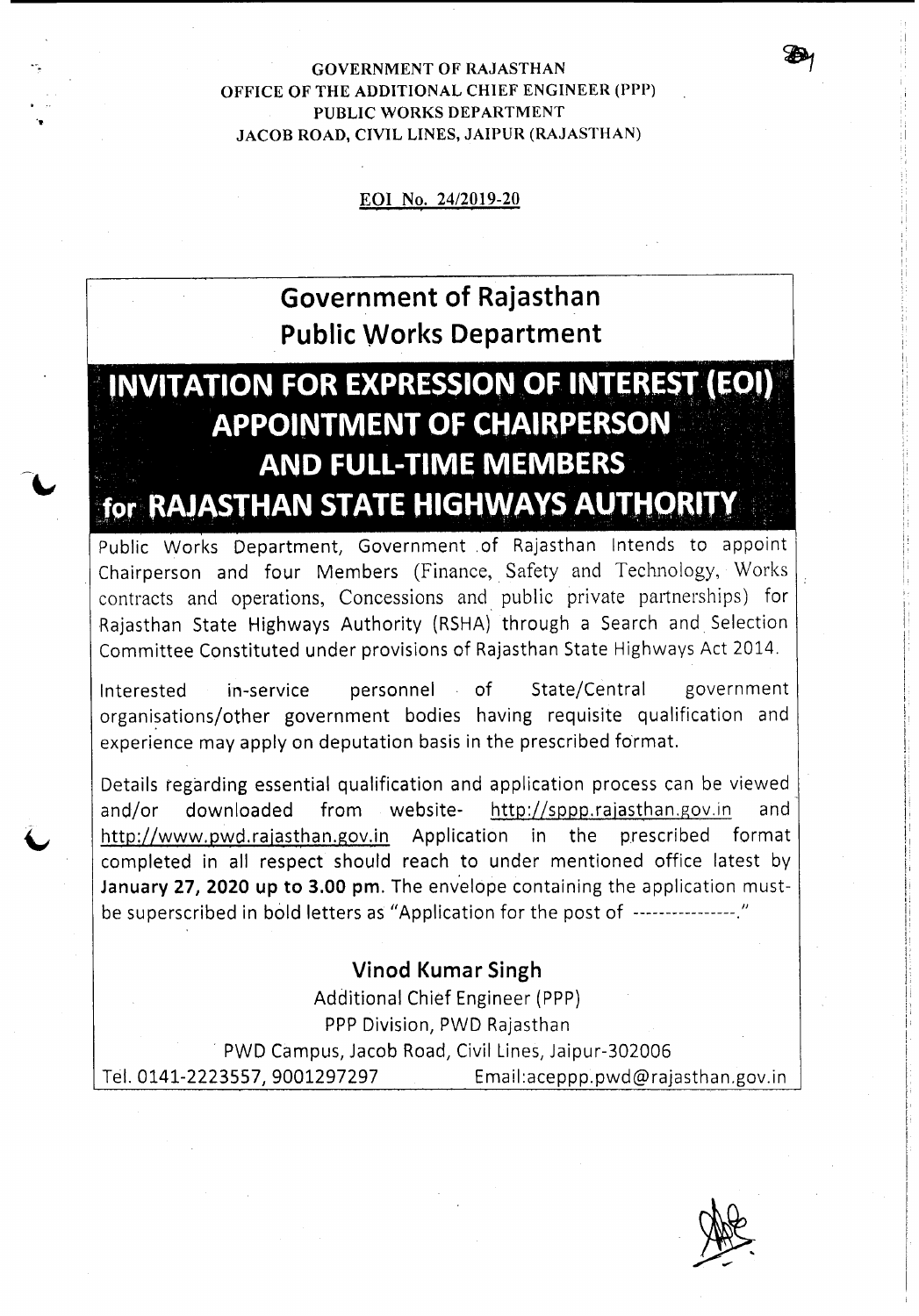• Further information can be obtained from the Office of Additional Chief Engineer (PPP) during office hours i.e, 09:30 to 18:00 hours.

#### Vinod Kumar Singh

..

Additional Chief Engineer (PPP) PPP Division, PWD Rajasthan PWD Campus, Jacob Road, Civil Lines, Jaipur-302006 Tele: +91 1412223547 Email:  $aceppp.pwd@rajasthan.gov.in$ 

*~\,y*  $({\mathsf{V}}. {\mathsf{K}}.$ 

Add!. Chief Engineer (PPP), PWD, Rajasthan, Jaipur

Date:  $26/12/15$ 

## No. \ **L1\$O**

Copy submitted/forwarded to the following for information:-

- I. SA to Dy. Chief Minister, Govt. of Rajasthan, Jaipur,
- 2. Sr. DS to Chief Secretary, Govt. of Rajasthan, Jaipur.
- 3. PS to ACS, PWD, Govt, Rajasthan, Jaipur.
- 4. PS to ACS, Finance Deptt., Govt. of Rajasthan, Jaipur,
- 5. PS to Chairman, RIlCO, Jaipur.
- 6. PS to Secretary PWD, Govt. of Rajasthan, Jaipur.
- 7. Prof. Mahesh Kumar Jat, Deptt. Of Civil Engineering, MNIT, Jaipur
- 8. PS to Chief Engineer & Add!. Secretarty, PWD, Rajasthan Jaipur
- 9. Chief Engineer (NH, PPP)/ PMGSY/Building/QC/Electrical, PWD Rajasthan, Jaipur.
- 10. Additional Chief Engineer PWD Zone All
- 11. Superintending Engineer PWD PPP-I/PPP-II.
- 12. Project Director, PPP Jaipur.
- 13. System Analyst, PWD Rajasthan, Jaipur for uploading on PWD official Website.

 $\alpha$  de Singh)

Add!. Chief Engineer (PPP), PWD, Rajasthan, Jaipur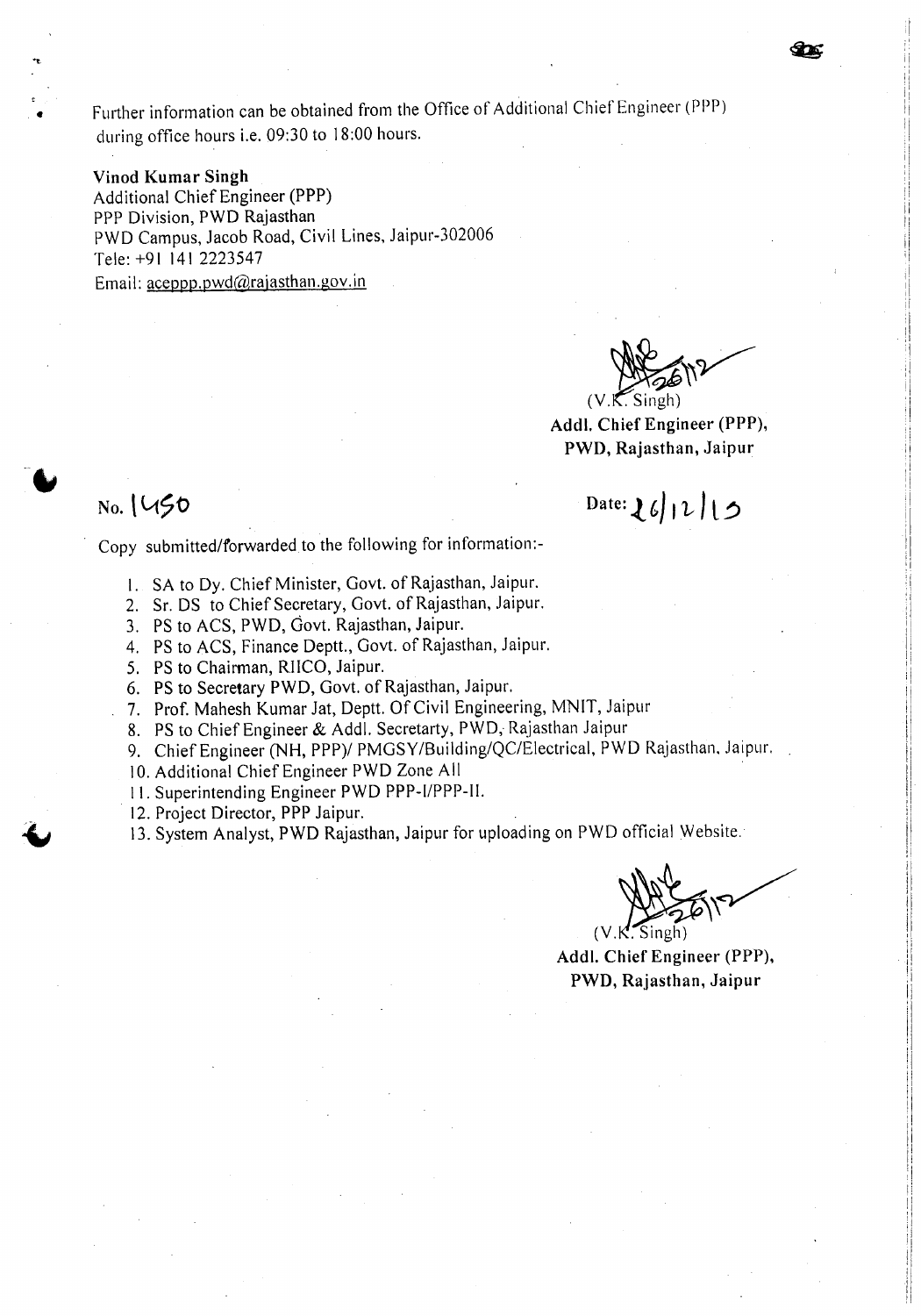# **STATE ELECTION COMMISSION**

(द्वितीय तल, विकास खण्ड, सचिवालय, जयपुर-302005) email- secraj@rajasthan.gov.in Ph./FAX 0141-2227280, 2227072.

 $S.NO. : \nabla \cdot \nabla \cdot (7)(1) \times \nabla \cdot \nabla \cdot (7)$ रानिआ $1/2019-20 \times 40$ । From:-

Date: 9/01/2020

. I I

Chief Electoral Officer cum Secretary, State Election Commission Rajasthan, Jaipur

 $To -$ 

•

Additional Chief Secretary, Public Works Departement, Jaipur *c.*

Subject : For Permission in Model Code<sub>s</sub>of Conduct

'~"

 $Reference$  : File no. - F.7(353)/SHA/PPP/2018-19

 $\mathbb{R}^+$ 

Sir,

..

In context of the above reference file, you have requested permission for publication of Expression of Interest for appointment of  $\cdot$  Chairperson and 4- full time finembers for operationalization of Rajasthan State Highways Authority (RHSA) by the State Government on the

Commission hasn't found any violation of model code of conduct in the aboye proposal for publication of Expression of Interest. Hence, the required permission is granted.

 $\frac{1}{108}$  = Fighto- F.7 (353)/SHA/PPP)2018-79

*~~)l •*

(Shyam Singh I Chief Electoral Officer cum **Secretary**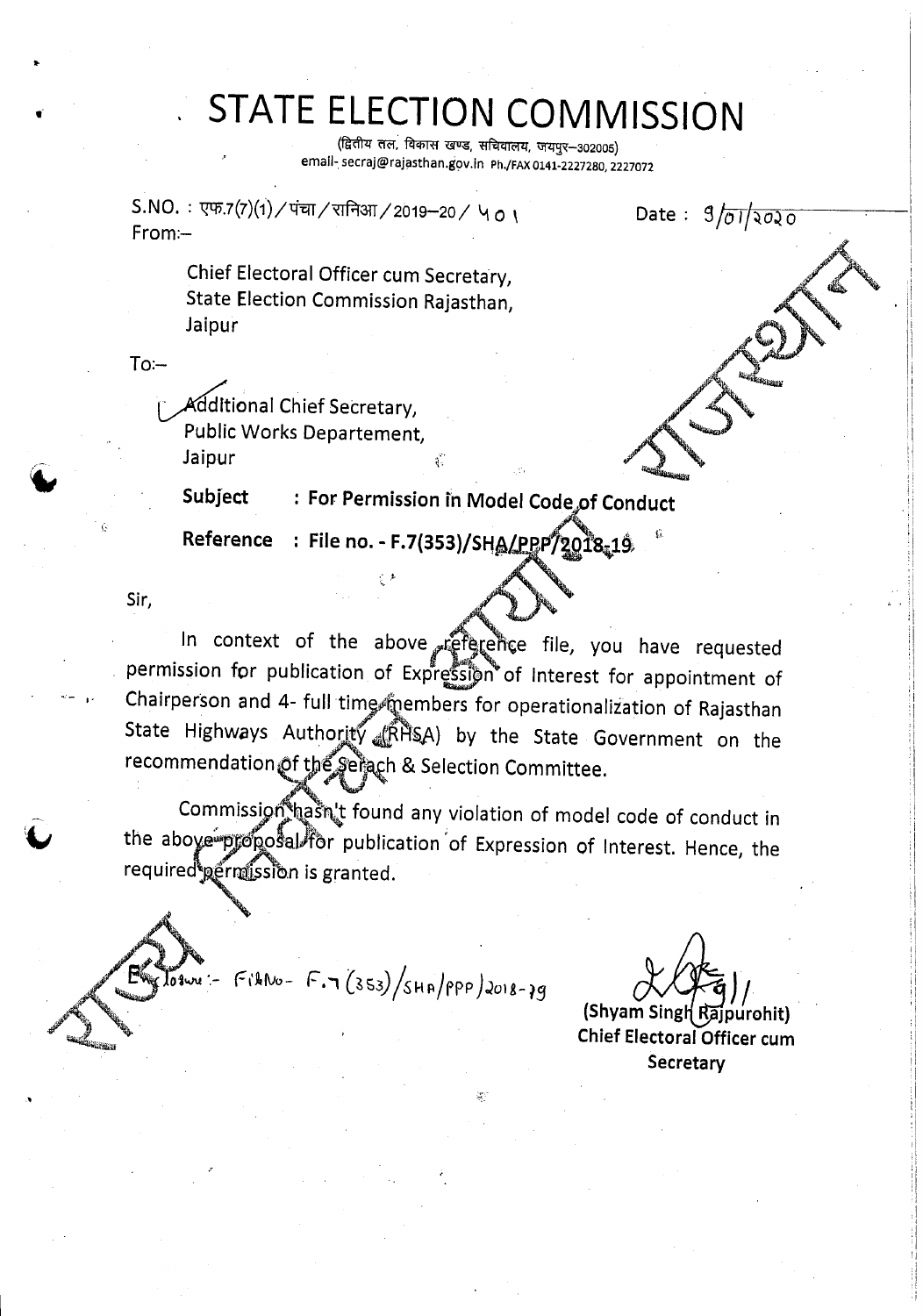$100$ 

**[ In Conformance to the Rajasthan State Highways Authority (Conditions of Service of Chairperson and Full-time Members) Rules, 2015.]**

## **(1) Qualifications, Conditions of Service, Salary etc. for the post of Chairperson, Rajasthan State Highways Authority (RSHA) [On Deputation basis].**

#### I. **Qualification for Appointment:**

A person shall not be qualified for appointment as a Chairperson unless he is holding or has held the post in the rank of Secretary to the Government or an equivalent thereof for a period of at least five years and possesses professional knowledge and experience in all or any of the areas pertaining to Management. Administration, Law, Finance and highways.

#### **II. Term of Office and conditions of Services:**

The term of office of the Chairperson shall ordinarily be five years;

provided further that the State Government may in its discretion terminate the term of office of Chairperson at any time by giving a notice of three months.

The terms and other conditions of service in respect of matters for which no express provisions has been made in Rajasthan State Highways Authority (Conditions of Service of Chairperson and Full-time Members) Rules, 2015 shall be such as are admissible to an officer of the State Government drawing an. equivalent pay.

#### **III. Salary:**

The Chairperson shall be paid a salary in a pay scale or grade pay one level higher than the pay scale or grade pay of his immediately preceding assignment but he shall not be entitled to draw pay Scale and Grade pay exceeding to the pay scale and grade pay applicable to Chief Secretary.

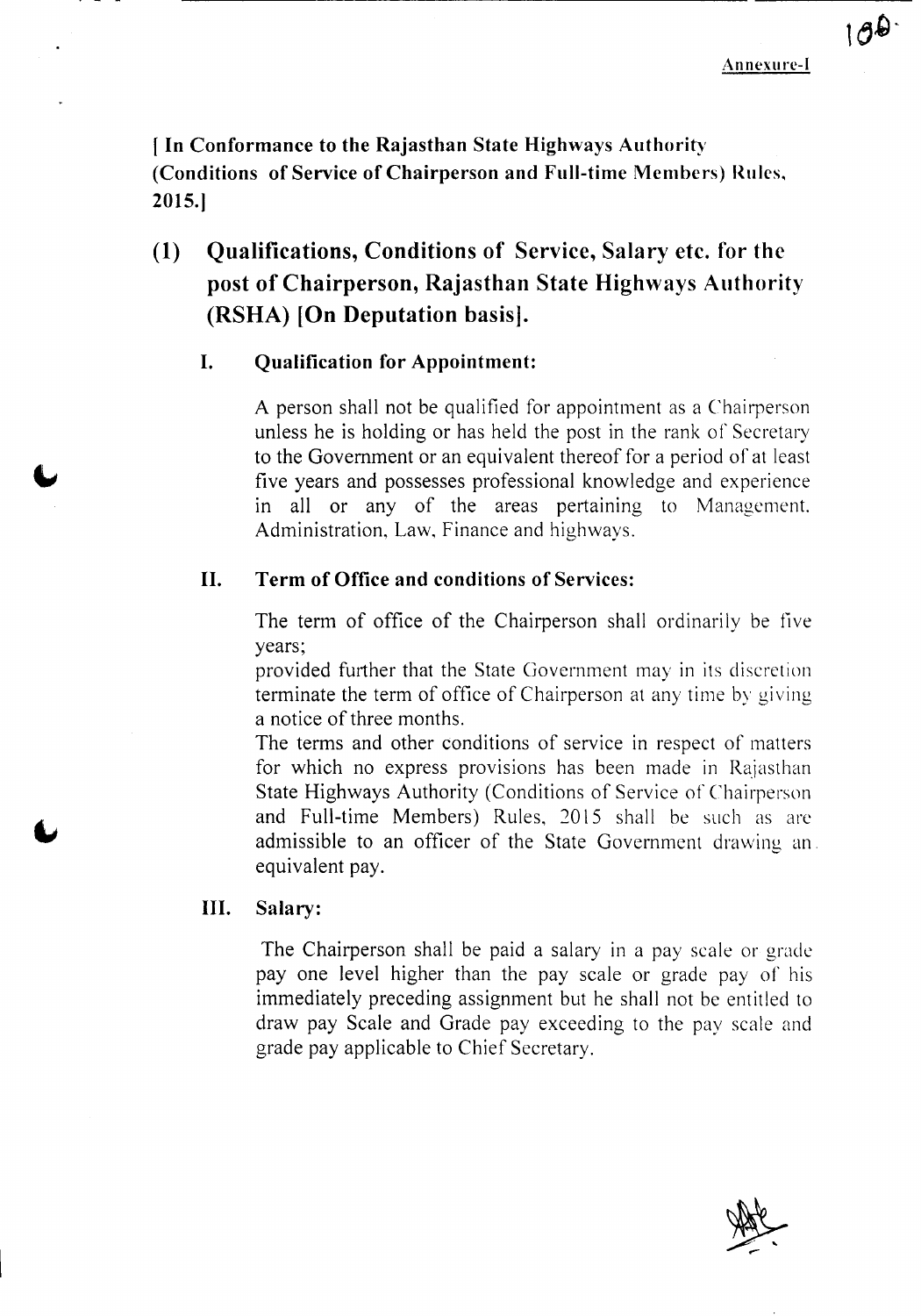## **(2) Qualifications, Conditions of Service, Salary etc. for the post of four Full-Time Members Rajasthan State Highways Authority (RSHA) [On Deputation** Basis].

### **I. Qualification for Appointment of Members**

#### **1. Qualification for Member (Finance) :** 1 No.

A person shall not be qualified for appointment as a Full-time Member (Finance) unless he, -

(i) is or has been employed for at least five years in the Central Government/ any State Government/ a Public Sector Undertaking or an Autonomous Body established under law;

(ii) has held, for a period of at least three years, a post carrying the pay scale and Grade pay equal to or more than the pay scale and Grade pay applicable to the position of Financial Advisor belonging to the Rajasthan Account Service:

(iii) holds a post-graduate degree in economics, finance. commerce or management, or is a qualified chartered accountant; and

(iv) has professional knowledge and experience in finance and investment procedures, negotiations of loans or financial management.

#### **2. Qualification for Member (Safety and Technology) :** 1 No.

A person shall not be qualified for appointment as a Full-time Member (Safety and Technology), unless he-

(i) is or has been employed for at least five years in the Central Government/ any State Government/ a Public Sector Undertaking or an Autonomous Body established under law;

(ii) has held, for a period of at least five years, a post carrying the pay scale and Grade pay equal to or more than the pay scale and Grade pay of a Superintending Engineer of Public Works Departments:

(iii) holds a post-graduate degree in Civil Engineering or a relevant discipline; and

(iv) has worked for at least three years, on a post primarily relating to planning, research, road safety or technology.

197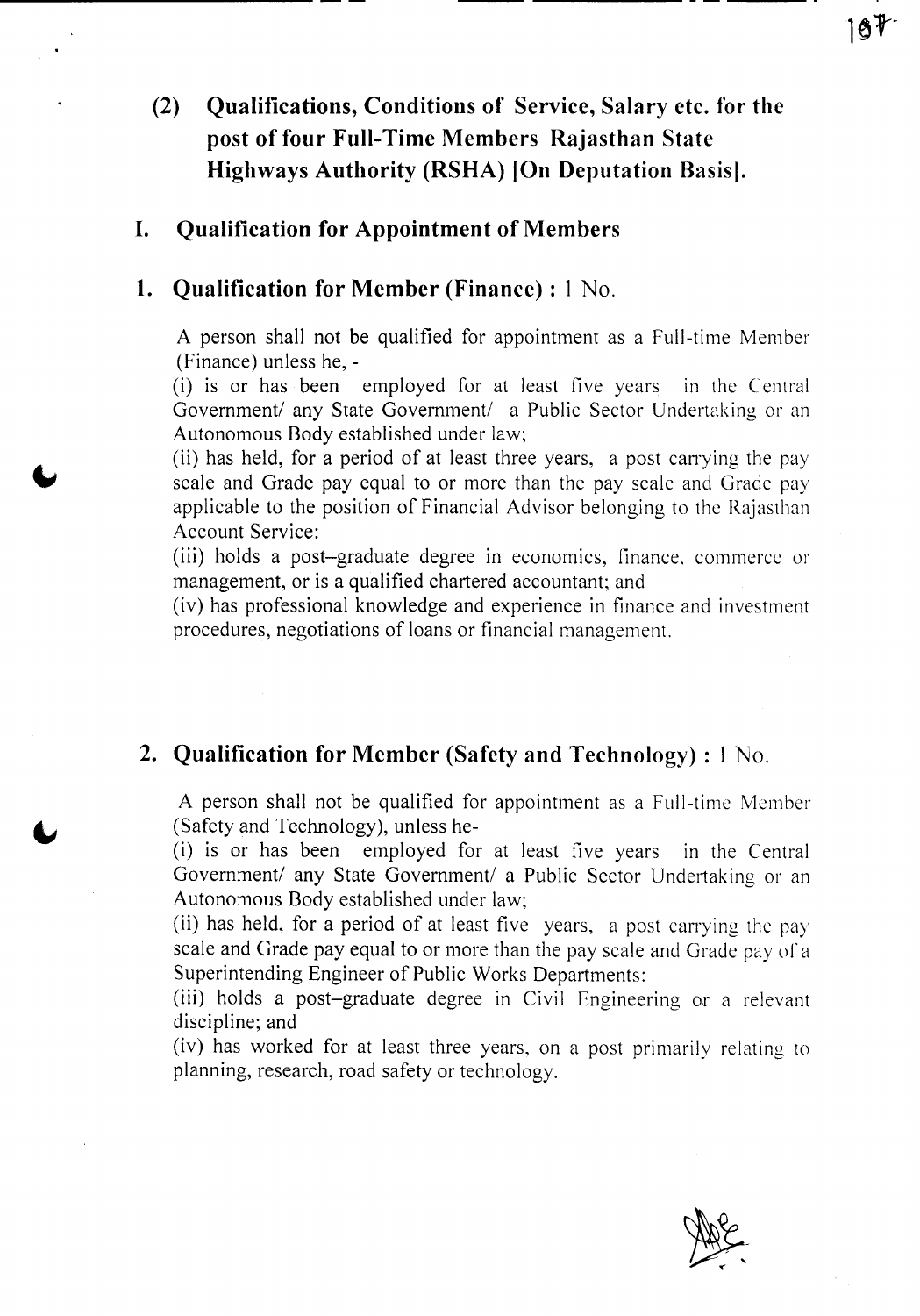#### **3. Qualification Operations): for Member (Works** 1 No. **Contracts and**

A person shall not be qualified for appointment as a Full-time Member (Works Contracts and Operations) unless he-

(i) is or has been employed for at least five years in the Central Government/ any State Government/ a Public Sector Undertaking or an Autonomous Body established under law;

(ii) has held, for a period of at least five years, a post carrying the pay scale and Grade pay equal to or more than the pay scale and Grade pay of a Superintending Engineer of Public Works Department:

(iii) holds a degree in Civil Engineering or a relevant discipline; and

(iv) has experienced for at least five years in structuring, awarding and implementation of works contracts.

## **4. Qualification for Member (Concessions and Public Private Partnerships) :** 1 No.

A person shall not be qualified for appointment as a Full-time Member (Concessions and Public Private Partnerships) unless he-

(i) is or has been employed for at least five years in the Central Government/ any State Government/ a Public Sector Undertaking or an Autonomous Body established under law;

(ii) has held, for a period of at least five years, a post carrying the pay scale and Grade pay equal to or more than the pay scale and Grade pay applicable to the position of Superintending Engineer of Public Works Department;

(iii) has experience of at least five years in structuring, awarding and implementation of Concession Agreement and PPP Projects.



 $188$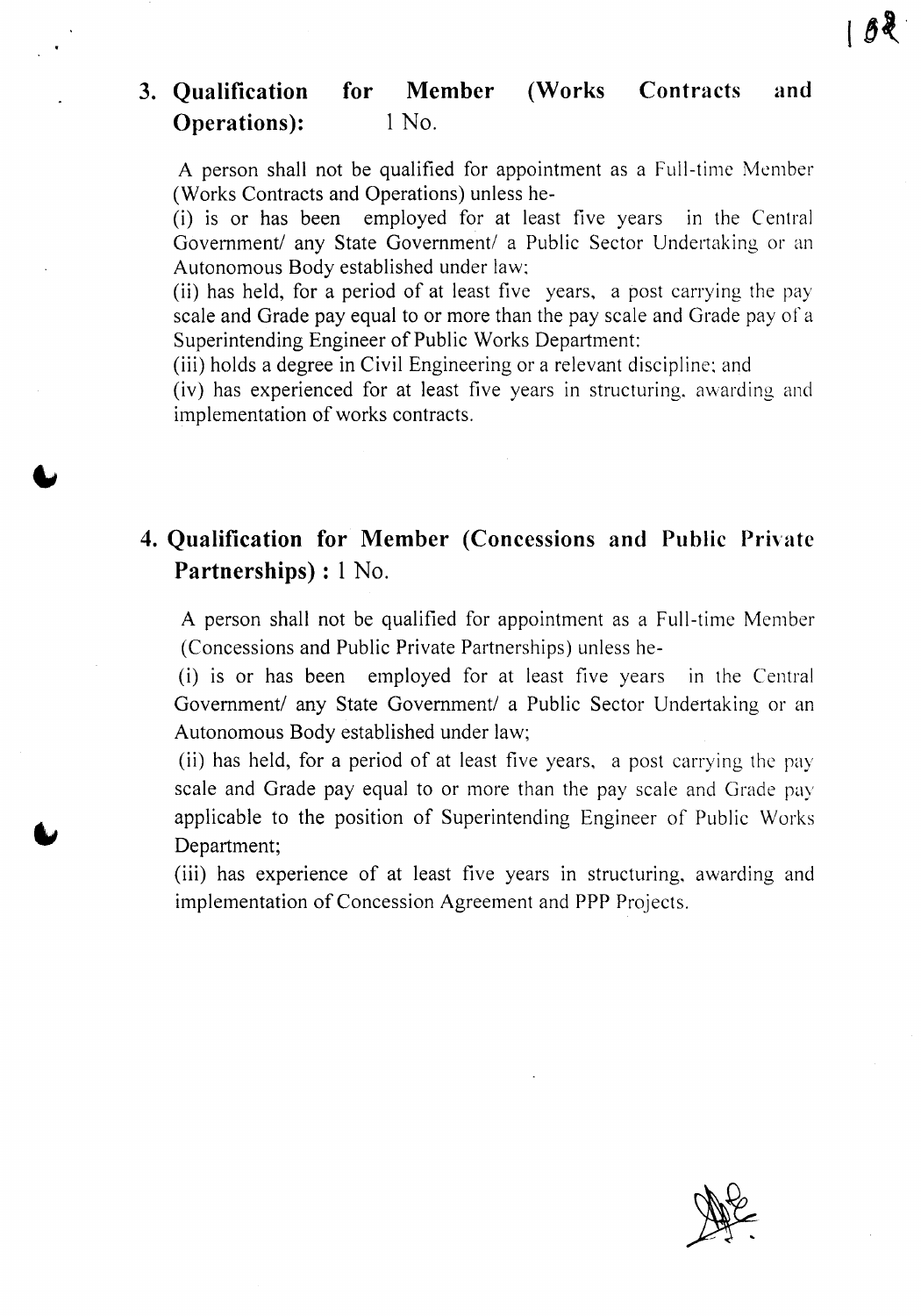## **II. Term of Office and conditions of Services for Members (Finance, Safety and Technology, Works Contracts and Operations, Concessions and Public Private Partnerships) RSHA:**

The term of office of the Full-time Member shall ordinarily be five years: provided further that the State Government may in its discretion terminate the term of office of Full-time Member at any time by giving a notice of three months.

The terms and other conditions of service in respect of matters for which no express provisions has been made in Rajasthan State Highways Authority (Conditions of Service of Chairperson and Full-time Members) Rules, 2015 shall be such as are admissible to an officer of the State Government drawing an equivalent pay.

#### **III. Salary of Members RSHA:**

(i) The Full-time Member shall be paid a salary in a pay scale or grade pay one level higher than the pay scale or grade pay of his immediately preceding assignment but he shall not be entitled to draw pay Scale and Grade pay exceeding to the pay scale and grade pay applicable to Secretary to the Government.

(ii) A person already drawing or has drawn grade pay of Rs. 10000/- (As per Sixth Pay Commission) will continue to draw his salary in his pay scale.

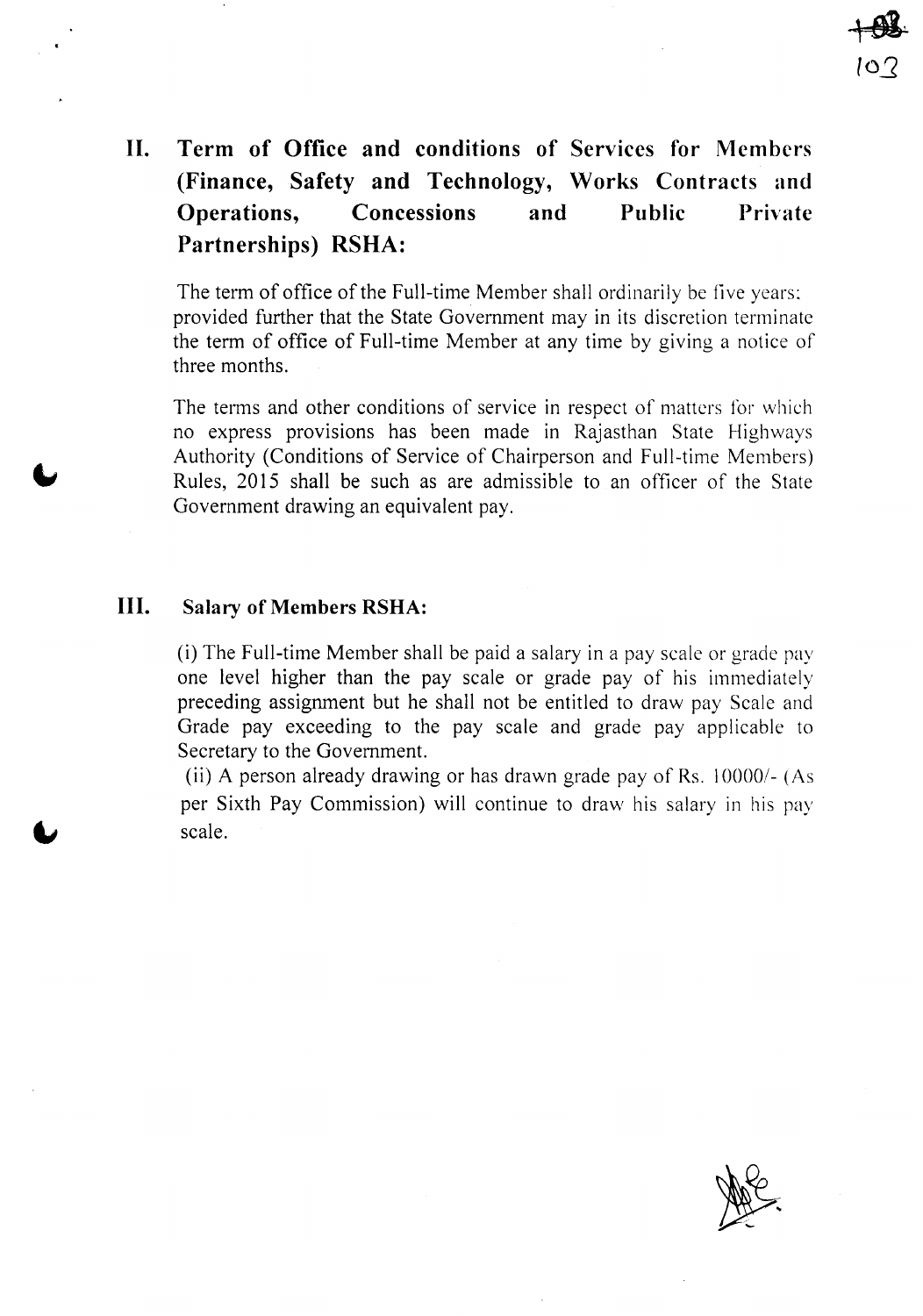#### Annexure-II

## **Application Format for the Post of Chairpers?n/Members, Rajasthan State Highways Authority**

**APPLICATION FOR THE POST OF -----------------------------------------**

1. Name:

- 2. Father/Husband's Name:
- 3. Date of Birth:
- 4. Marital Status:
- 5. Address for correspondence:
- 6. Permanent Address:
- 7. (a) Telephone & Fax Nos: (Office/Residence)
	- (b) Mobile No.:
	- (c) E-mail ID

•

- 8. Whether belong to SC/ST/OBC (Specify) :
- 9. Educational Qualifications from degree level onwards:

| Name of     | Degree | Year of | Division/                  | Any         | Subjects/      |
|-------------|--------|---------|----------------------------|-------------|----------------|
| University/ |        | passing | <i>Y</i> <sub>dge</sub> of | academic    | specialization |
| Institution |        |         | marks                      | distinction |                |
|             |        |         | obtained                   |             |                |
|             |        |         |                            |             |                |

10.Employment record (in chronological order starting with present post, list in reverse):

| Name of      | Position | Pay   | Period of |    | <b>Brief</b> | Details of |
|--------------|----------|-------|-----------|----|--------------|------------|
| organisation | held     | Scale | Post held |    | description  | relevant   |
|              |          |       | From      | To | of duties    | experience |
|              |          |       |           |    |              |            |

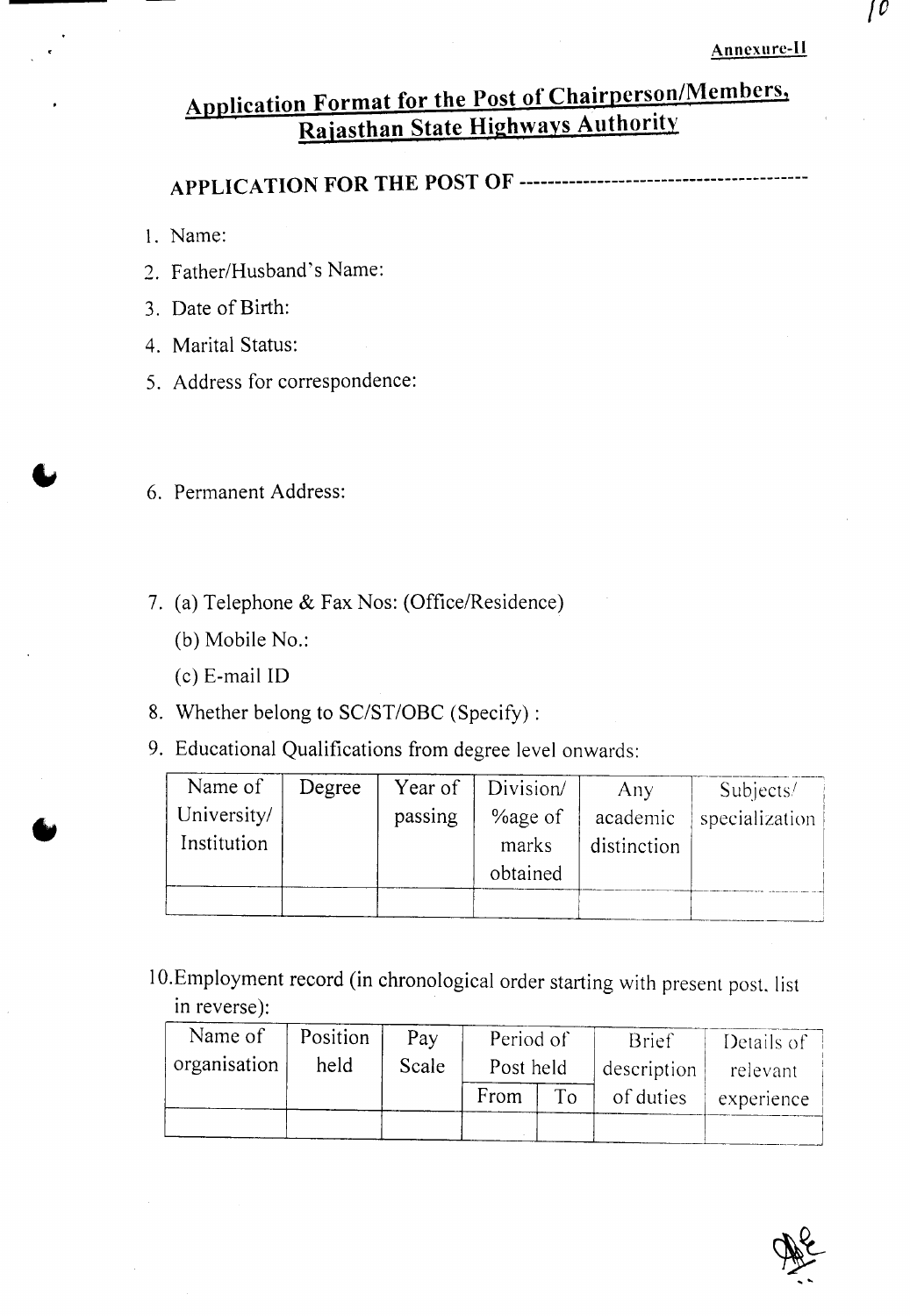l l.Details of professional knowledge and experience in any of the areas pertaining to the Management, Administration, Law, Finance and Highway Engineering:

| Lugunvulug. |                                     |
|-------------|-------------------------------------|
| Field       | Professional knowledge & Experience |
|             |                                     |

- 12.Publication, if any, in journals of national/international repute, with citation and index:
- 13.Any awards/honours received:
- 14.Whether any punishment awarded to the applicant during the last 10 years and also whether any action or enquiry is going on against him as far as his knowledge goes:
- 15. Whether Educational and other qualifications required for the post arc satisfied. (If any qualification has been treated as equivalent to the one prescribed in the Rules, state the authority for the same):

|                     | Qualifications/ Experience | Qualifications/ Experience |  |
|---------------------|----------------------------|----------------------------|--|
|                     | Required for the post      | possessed by the officer   |  |
| Essential Education |                            |                            |  |
| Qualification:      |                            |                            |  |
| Desirable Education |                            |                            |  |
| Qualification:      |                            |                            |  |
| Essential           |                            |                            |  |
| Experience:         |                            |                            |  |
| Desirable           |                            |                            |  |
| Experience:         |                            |                            |  |

I6.Any other relevant information:

I7.Declaration:

I certify that the foregoing information is correct and complete to the best of my knowledge and belief and nothing has been concealed/distorted. If at any time I am found to have concealed any material information. my appointment shall be liable to summary termination without notice.

Date<sup>.</sup>

•

Place:

Signature of candidate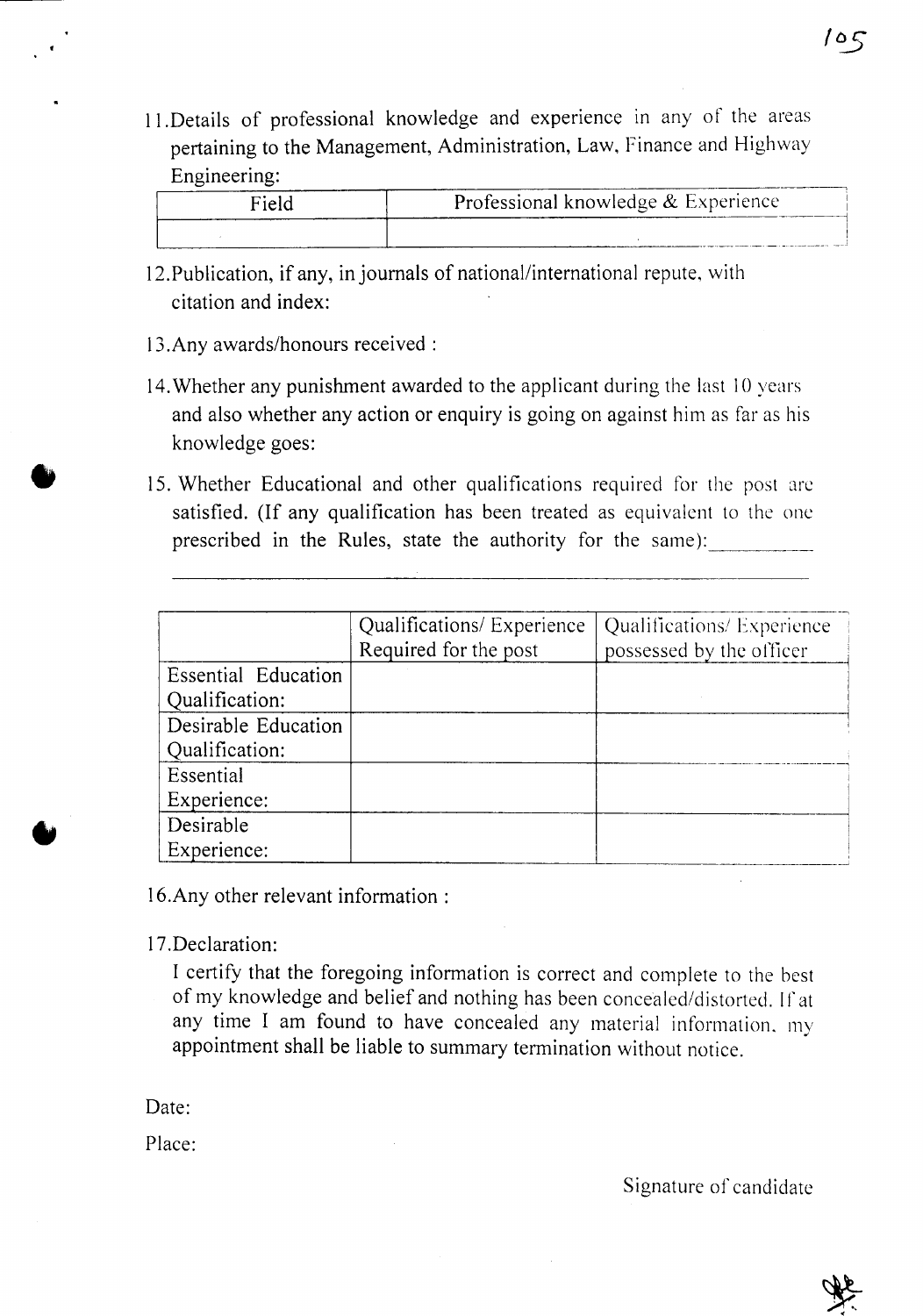#### **(To be filled by the forwarding authority)**

- 1) Certified that no disciplinary proceeding/vigilance cases are either pending or contemplated against the officer.
- 2) List of punishments awarded, if any, during the last 10 years is attached.
- 3) ACR/APAR dossier with APAR up to is enclosed. (If not available, indicate the office where available).

Signature: \_

Name & Designation of the forwarding officer With Seal and Telephone No.